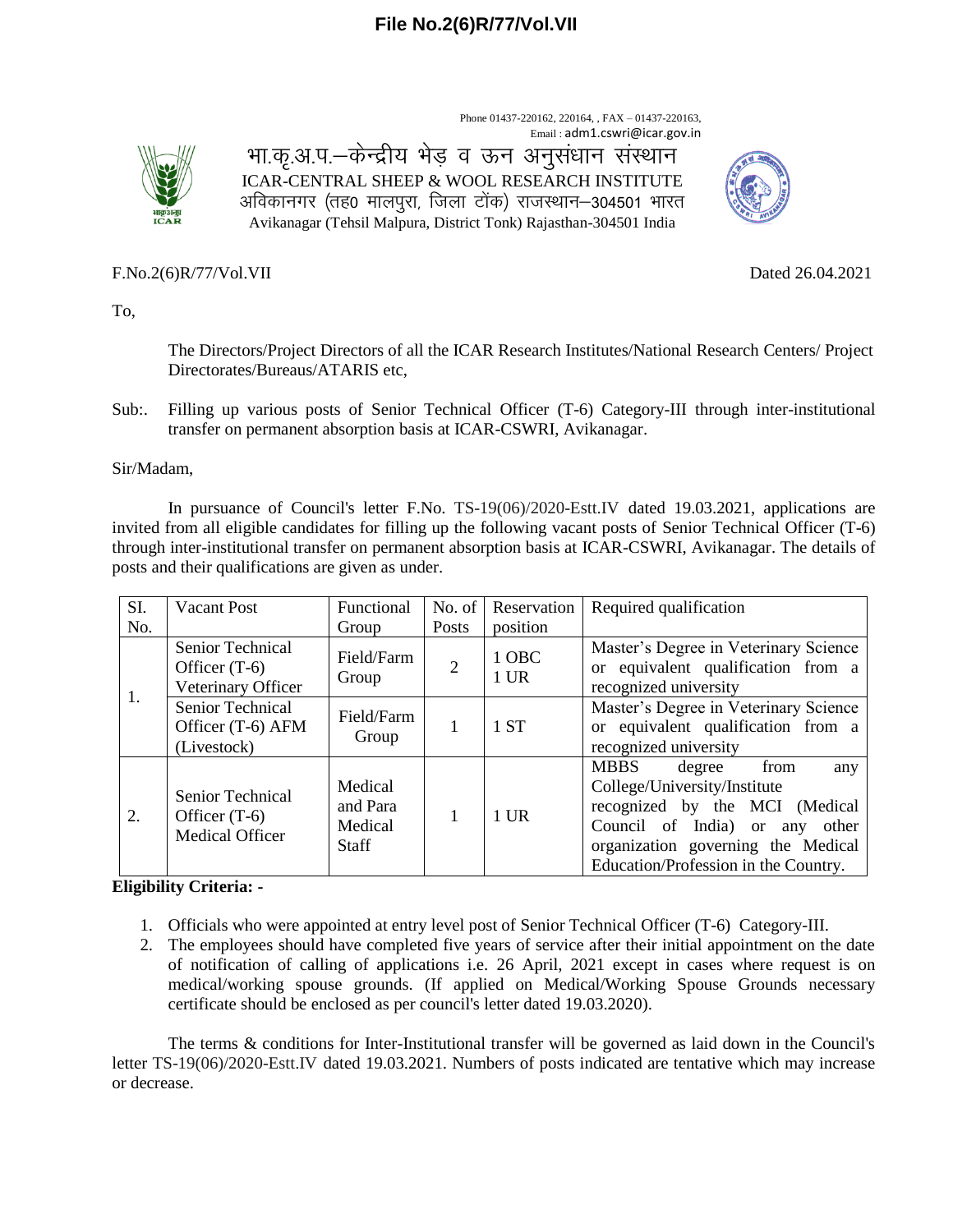# **File No.2(6)R/77/Vol.VII**

It is requested that the vacancies may please be circulated amongst the eligible and desirous candidates working at your Institute/Regional Stations who fulfilled the requisite eligible conditions to enable them to apply for the same on the proforma given overleaf. Applications of only such candidate(s) who can be relieved immediately in the event of their selection for the above posts may please be forwarded alongwith following documents within 30 days from the date of issue of this circular:

- 1. Initial appointment letter for the post of Senior Technical Officer (T-6) issued by their respective Institutes.
- 2. APAR dossiers for the last five years.
- 3. Vigilance Clearance Certificate and Integrity Certificate.
- 4. A statement of major/minor penalty, if any, imposed on the applicant during the last five years.
- 5. Any other relevant document.

The applications should be addressed to the Chief Administrative Officer, ICAR-Central Sheep  $\&$ Wool Research Institute, Avikanagar, Tehsil Malpura, District Tonk, Rajasthan - 304501 and email at adm1.cswri@icar.gov.in.

The last date of receipt of application is 25.05.2021 Applications received after the last date or otherwise incomplete are not likely to be considered. The Selection Committee/ the Director, ICAR CSWRI however, will reserve the right to accept/reject the applications without assigning reason thereof.

Yours faithfully

-Sd- (Suresh Kumar) Chief Administrative Officer

Encl: Proforma of application

Copy to:

- 1. The Project Director, DKMA, KAB-I, PUSA, New Delhi-110 012 with the request on ICAR's website, e-office notice board and ICAR's Users email.
- 2. The Under Secretary (TS). ICAR, Krishi Bhawan, New Delhi-110 001.
- 3. The Incharge, AKMU with the request to upload on CSWRI website.
- 4. The PS to Director, ICAR-CSWRI, Avikanagar for information, please.
- 5. Guard file.

Digitally signed by SURESH **KUMAR** Date: Tue Apr 27 12:28:08 IST 2021 Reason: Approved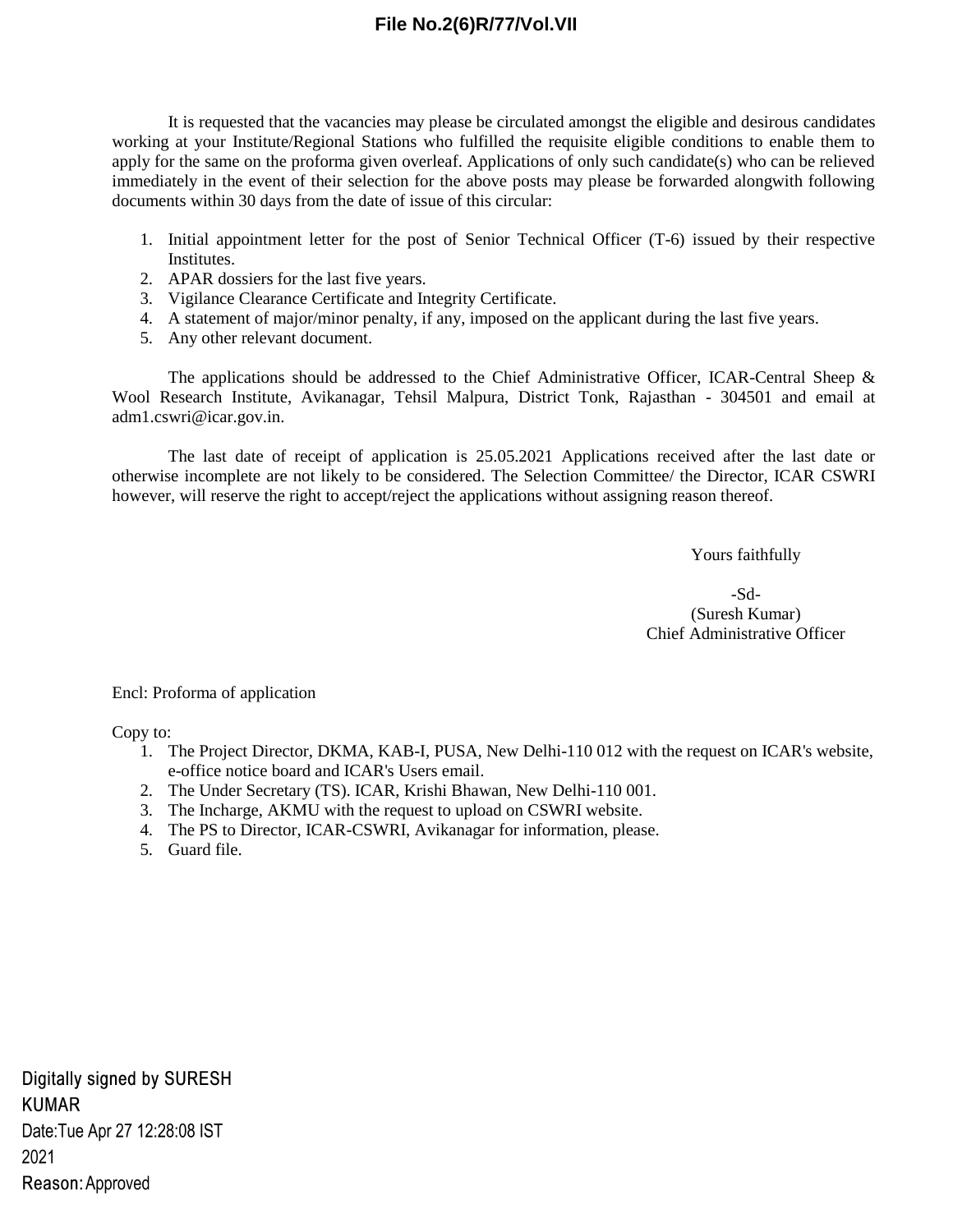# **ICAR-CENTRAL SHEEP & WOOL RESEARCH INSTITUTE AVIKANAGAR – 304501 (RAJASTHAN)**

## **Application Proforma for Inter-Institutional Transfer for the post of Senior Technical Officer (T-6)**

| Circular No.                                                                                                                                                                                                                                    |                                                                                                                       |
|-------------------------------------------------------------------------------------------------------------------------------------------------------------------------------------------------------------------------------------------------|-----------------------------------------------------------------------------------------------------------------------|
| Application for the post of                                                                                                                                                                                                                     |                                                                                                                       |
| 1. Name of the applicant (in block letters)                                                                                                                                                                                                     | <u> 1989 - Johann John Stone, mars eta bat eta bat eta bat eta bat eta bat ez arte eta bat ez arte eta bat ez a</u>   |
| 2. Father's/Husband's Name                                                                                                                                                                                                                      |                                                                                                                       |
| 3. Date of Birth & Place                                                                                                                                                                                                                        |                                                                                                                       |
| 4. Gender (Male/Female)                                                                                                                                                                                                                         |                                                                                                                       |
| 5. Whether belongs to SC/ST/OBC                                                                                                                                                                                                                 | <u> 1989 - Johann Barn, mars ar breithinn ar chwaraeth a bhaile ann an t-ainm an t-ainm an t-ainm ann an t-ainm a</u> |
| 6. Present Postal Address                                                                                                                                                                                                                       |                                                                                                                       |
| 7. Permanent Address                                                                                                                                                                                                                            |                                                                                                                       |
|                                                                                                                                                                                                                                                 |                                                                                                                       |
| 8. Mobile No.                                                                                                                                                                                                                                   |                                                                                                                       |
| 9. E-mail ID                                                                                                                                                                                                                                    |                                                                                                                       |
| 10. Date of Initial Appointment                                                                                                                                                                                                                 |                                                                                                                       |
| 11. Reasons of transfer (Please specify-Max<br>100 and attach necessary documents, if<br>any)                                                                                                                                                   |                                                                                                                       |
| Spouse ground (Whether employed in<br>a)<br>ICAR Stage Govt./ Central Govt./<br>Autonomous Body/ PSUs. If yes, please<br>attach copy of self attested ID Proof<br>issued by spouse's department office<br>Medical ground (self or spouse)<br>b) |                                                                                                                       |
| Other, if any (Give details)<br>c)                                                                                                                                                                                                              | <u> 1980 - Johann Stein, mars eta biztanleria (</u>                                                                   |

# 12. Educational Qualifications including Technical Qualifications  $(10<sup>th</sup>$  Onwards):

| S.  | Name of Examination | University/Board | Year of | Division $&$   |  | Subjects |  |
|-----|---------------------|------------------|---------|----------------|--|----------|--|
| No. |                     |                  | passing | % age of marks |  |          |  |
|     |                     |                  |         |                |  |          |  |
|     |                     |                  |         |                |  |          |  |
|     |                     |                  |         |                |  |          |  |
|     |                     |                  |         |                |  |          |  |
|     |                     |                  |         |                |  |          |  |